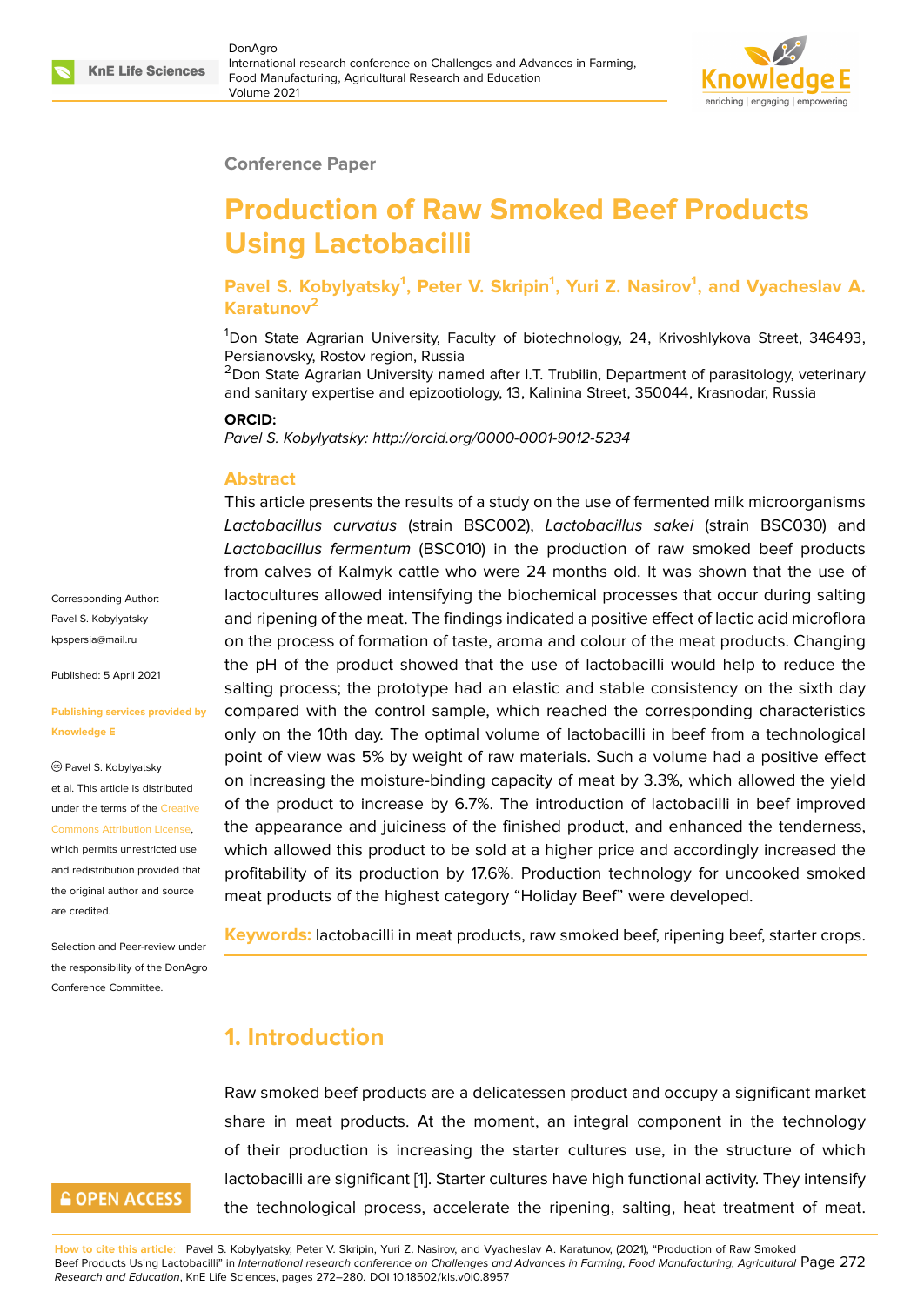Moreover, products using lactic acid microflora have high consumer characteristics, excellent presentation and lower cost in comparison with products of traditional production technologies [2]. Lactobacilli are known to be normal microflora of the human gastrointestinal tract, for example, strains of lactobacilli such as L. Gastricus, L. kalixensis, L. ultunensis and others were found in the stomach of healthy people [3]. In the colon, they are repres[en](#page-6-1)ted by the species: Lactobacillus casei, Lactobacillus plantarum, Lactobacillus salivarius, and others [4]. These microorganisms play an essential role, they stimulate the regeneration of the mucous membrane of the gastrointes[tin](#page-6-2)al tract, activate phagocytosis, the synthesis of lysozyme, interferons and cytokines, produce several hydrolytic enzymes, in particu[la](#page-7-0)r, lactose, which breaks down lactose [5]. Thanks to lactobacilli, the acidity of the colon is constantly maintained at 5.5–5.6 pH [6]. Due to their proteolytic activity, lactobacilli form collagenases and elastases, they increase the tenderness of meat raw materials with a high content of conne[cti](#page-7-1)ve tissue proteins causing swelling of collagen and, thus, contribute to loosening of the tiss[ue](#page-7-2) and hydrolysis of low molecular weight bonds. By reducing the reaction of the medium, they increase the activity of intracellular cathepsin enzymes [7]. The use of lactobacilli in the technology of meat products allows creating products of practical orientation, for the correction of various deviations in the functioning of the human gastrointestinal tract [8]. Studying the issue of improving the technology for the p[ro](#page-7-3)duction of raw smoked beef products using lactobacilli is an urgent task of science and practice.

## **[2](#page-7-4). Methods and Equipment**

The work aimed to develop the technology of raw smoked meat products from beef using lactobacilli. For this goal, the following tasks were set:

- determination of the list of crops and their volume for inclusion in raw meat;

- establishing the nature of the influence of lactobacilli on the physicochemical, microbiological and organoleptic characteristics of the meat product;

- assessment of the economic effect of the use of lactic microorganisms in the technology of raw smoked beef.

The studies were conducted in the laboratories of the Don State Agrarian University. The following cultures were selected for the studies: Lactobacillus curvatus (strain BSC002), Lactobacillus sakei (strain BSC030) and Lactobacillus fermentum (BSC010) in capsules of 3 billion CFU. Using these cultures, samples of uncooked meat product "Holiday Beef" were produced from the hip cut of a beef carcass of a Kalmyk bull killed at the age of 24 months using lactocultures in the recipe. Among the many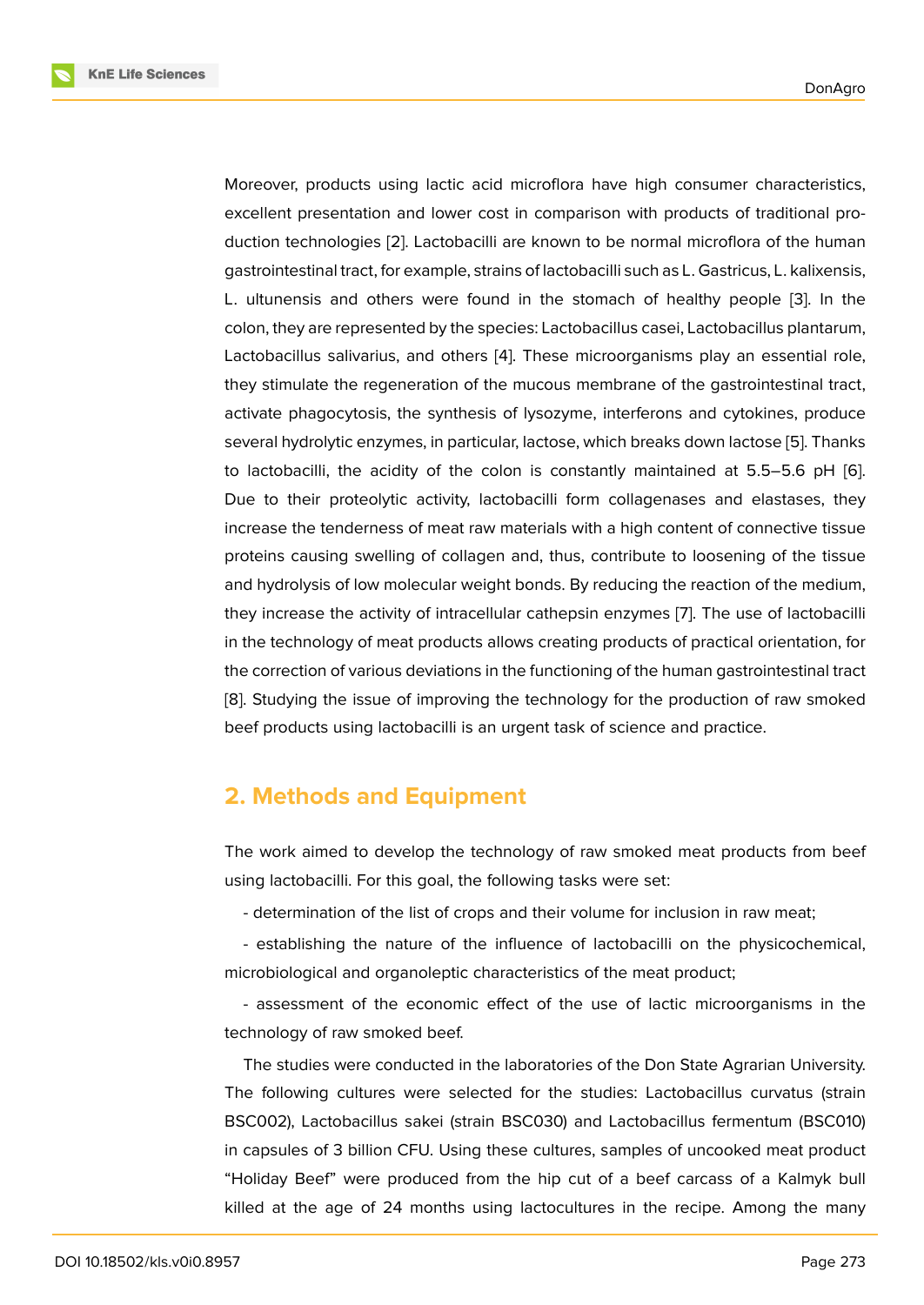other lactobacilli, the above bacterial cultures most actively show their acid-forming properties in the production of raw smoked meat products [9-12]. Below is a diagram of the experiment (Fig. 1).

Study and analysis of scientific, technical and patent literature on research issues Selection and justification of the technological scheme for the production of raw smoked beef Selection of the optimal volume of lactobacilli based on Lactobacillus curvatus, Lactobacillus sakei and Lactobacillus fermentum

> Production of experimental products Study of the chemical composition and biological value of products The study of the physical properties of finished products Organoleptic characteristics of raw smoked beef Experienced technology testing **Figure** 1: Scheme of experience.

The starting mixture of lactobacilli was as follows: the bacterial strains Lactobacillus curvatus (strain BSC002), Lactobacillus sakei (strain BSC030) and Lactobacillus fermentum (BSC010) were dissolved in water at a ratio of 1: 2.5 with a temperature of 20 ° C and added one part was kept and dextrose, mixed 30 minutes. After that, the starting mixture of lactobacilli was made as part of a syringe brine, which contained 3% salt, 0.025% sodium nitrite and 1% sugar into the portion of the hip cut of the beef carcass in a volume of 2.5, 5, and 7.5% by weight of the raw material. The control was a sample without the use of lactobacilli.

Product development was carried out according to the scheme below (Fig. 2).

### **3. Results**

It was found that with the introduction of lactobacilli into experimental samples in an amount of 7.5% compared with a volume of 5%, significant changes in their growth were not observed. At the same time, their number was an order of magnitude higher in contrast to the third sample, in which the volume of lactobacilli was 2.5% by weight of the raw material. We came to the conclusion that the optimal volume of Lactobacillus curvatus lactic cultures introduction (strain BSC002), Lactobacillus sakei (strain BSC030) and Lactobacillus fermentum (BSC010) from a technological point of view is 5% of the mass of raw materials (Table 1).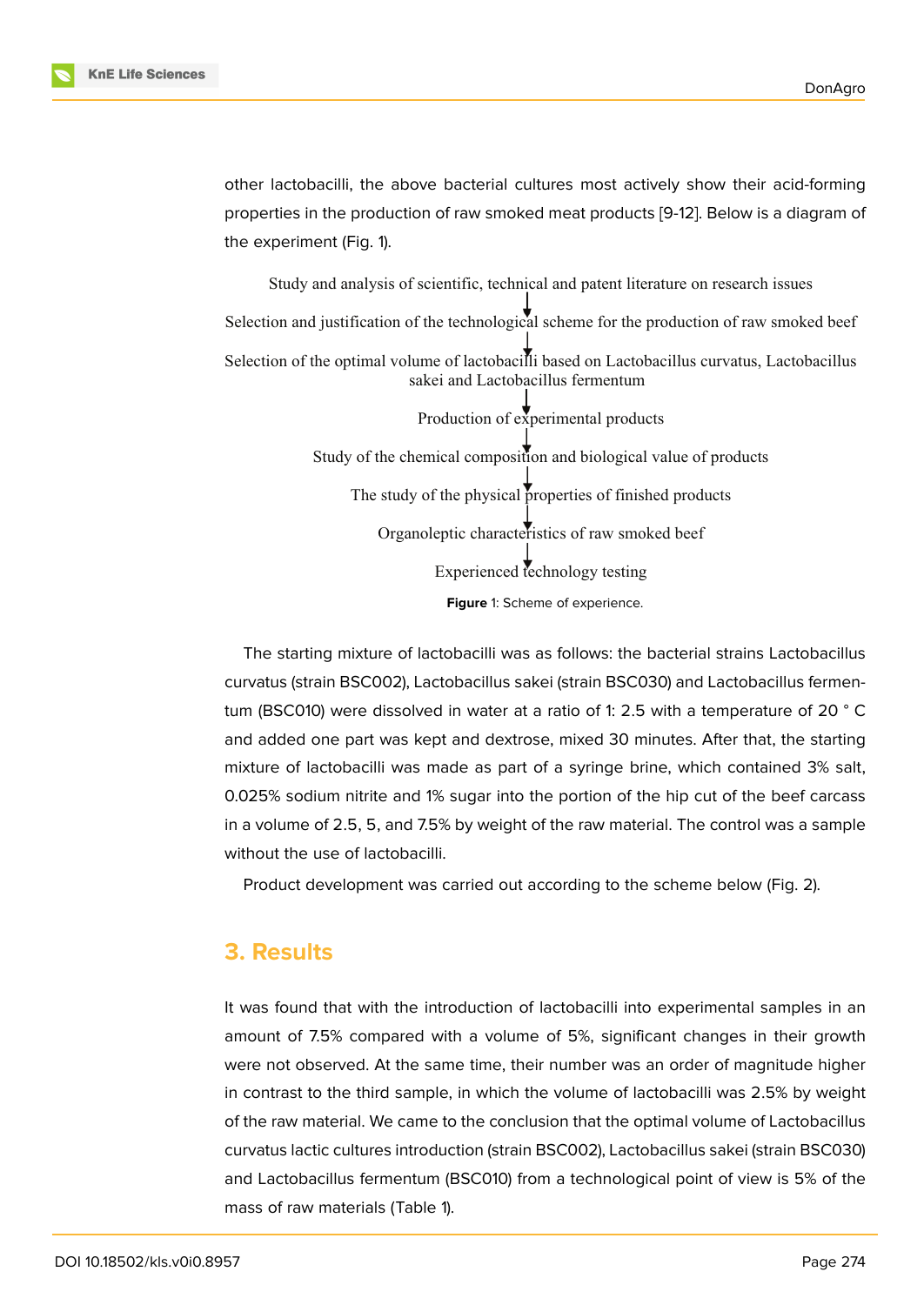Preparation of primary and auxiliary raw materials, Preparation of the starting mixture of lactobacilli - 5% by weight of raw materials The introduction of lactobacilli into the product (extrusion of beef brine - 8% by weight of raw materials), Pouring brine 40% by weight of raw materials Exposure in brine for six days ( $t = 2 \div 4$  °C), Runoff 2 hours, rinsing with water ( $t = 25^\circ$  C) Drying (t =  $25 ° C$ , 2 hours) Smoking (t = 25  $\degree$  C, 48 hours, humidity 80%) Drying (t =  $12 \degree$  C, humidity 70%, 6 days Drying (t =  $12 \degree$  C, humidity 70%, 6 days) Storage (t = 4-5  $\degree$  C, humidity 80%, 30 days)

**Figure** 2: Flow chart for the production of raw smoked beef with Lacto cultures.

| The volume of<br>lactobacilli<br>introduced<br>into the cut.%<br>to the mass of<br>raw materials | The number of cells on the 6th day of salting of raw materials, CFU / g |                     |                         |
|--------------------------------------------------------------------------------------------------|-------------------------------------------------------------------------|---------------------|-------------------------|
|                                                                                                  | Lactobacillus curvatus                                                  | Lactobacillus sakei | Lactobacillus fermentum |
| 7.5                                                                                              | $5.1*10^{6}$                                                            | $4.7*10^{5}$        | $7.4*10^{6}$            |
| 5                                                                                                | $4.9*10^{7}$                                                            | $4.5*10^{6}$        | $7.2*107$               |
| 2.5                                                                                              | $2.9*10^{7}$                                                            | $2.5*10^{6}$        | $3.1*10^{7}$            |

TABLE 1: Growth in the number of microorganisms in the process of salting raw materials.

Thus, increasing the volume of introduced lactobacilli, we noted a constant growth of the studied cultures, differences in growth were observed only between them - Lactobacillus curvatus (strain BSC002), Lactobacillus sakei (strain BSC030) and Lactobacillus enzyme. These data were explained by the nature of their life and genetic features [13].

As the results of studies of the physical properties of the developed meat products show, the introduction of lactic acid microorganisms in an amount of 5% by weight of raw materials makes it possible to increase the yield of raw smoked beef by 6.7% (T[able](#page-7-5) 2).

At all stages of the technology of production of raw smoked beef in the control and experimental samples, a decrease in pH was observed. At the same time, the acidity of the test sample was the smallest by the sixth day, while the control sample reached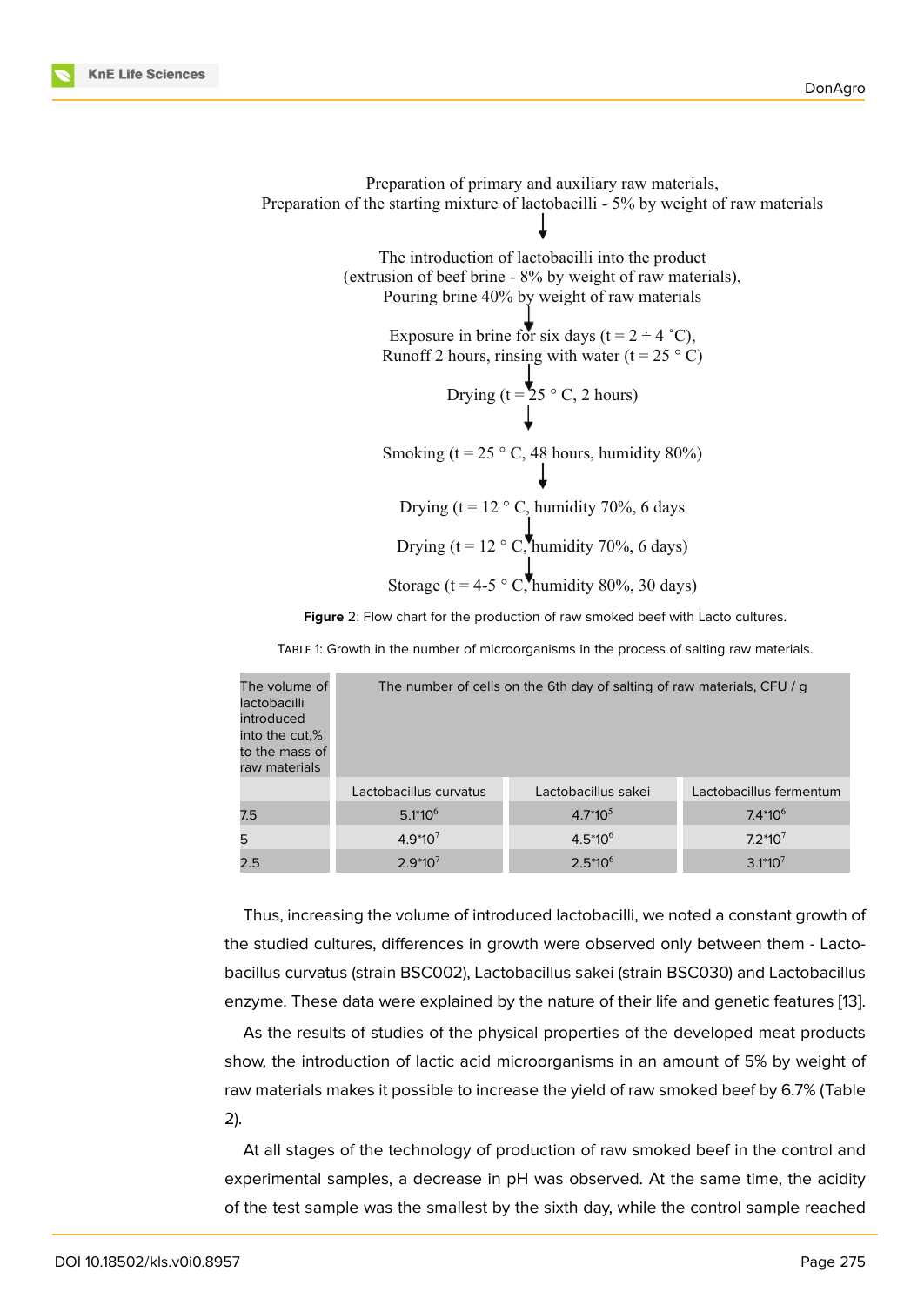this value on the 10th day. It follows that the use of Lacto cultures helps to reduce the process of salting and ripening of beef. It was also found that the prototype had a more elastic and stable consistency by the sixth day compared with the control sample, which reached the corresponding characteristics only on the 10th day. An increase in the moisture content was also detected in the prototype, and this indicates that lactobacilli positively affect the increase in the moisture-binding ability of raw meat - by 3.3% (Table 3).

| <b>Indicators</b>                                 | "Holiday beef" | "Holiday beef" with the addition<br>of bacterial starter culture 5%<br>by weight of raw materials |
|---------------------------------------------------|----------------|---------------------------------------------------------------------------------------------------|
| Mass fraction in finished<br>products.%           |                |                                                                                                   |
| Table salt                                        | $3.1 + 0.31$   | $3.0 + 0.35$                                                                                      |
| Acid number, mgKOH / g                            | $1.03 + 0.25$  | $1.08 + 0.34$                                                                                     |
| Yield,%, to the mass of unsalted<br>raw materials | 79.8           | 86.5                                                                                              |

| TABLE 2: Physical Indicators of Raw Smoked Beef. |  |
|--------------------------------------------------|--|
|--------------------------------------------------|--|

TABLE 3: Studies of the chemical composition and biological value of raw smoked beef.

| Indicators,%              | "Holiday beef" | "Holiday beef" with the addition<br>of bacterial starter culture 5%<br>by weight of raw materials |
|---------------------------|----------------|---------------------------------------------------------------------------------------------------|
| Mass fraction of moisture | $59.9 + 3.35$  | $63.2 + 4.22$                                                                                     |
| Mass fraction of protein  | $18.6 + 1.48$  | $17.1 \pm 1.11$                                                                                   |
| Mass fraction of fat      | $18.3 + 1.21$  | $16.6 + 1.32$                                                                                     |
| Mass fraction of ash      | $3.2 + 0.15$   | $3.1 \pm 0.16$                                                                                    |
| Moisture retention        | $65.8 + 2.36$  | $71.3 + 2.11$                                                                                     |
| pH, units                 | $6.0 + 0.35$   | $5.7 + 0.25$                                                                                      |

During the storage of raw smoked beef, it was found that the prototype, by the 30 days of storage, was inferior to the control 1 g of the product by 0.2x10<sup>2</sup> CFU / g in terms of the number of mesophilic aerobic and facultative anaerobic microorganisms, which proves the promise of using lactic microorganisms in the production of raw smoked meat products [14] (Table 4).

We use of lactobacilli contributed to the formation of high organoleptic characteristics. More intense staining and pronounced aroma were observed in uncooked smoked beef made using lac[tic](#page-7-6) acid microorganisms. The prototype exceeded the average score by a score of 1.5 over the control.

Calculations of economic efficiency prove the effectiveness of the use of lactobacilli in the production of smoked beef (Table 5).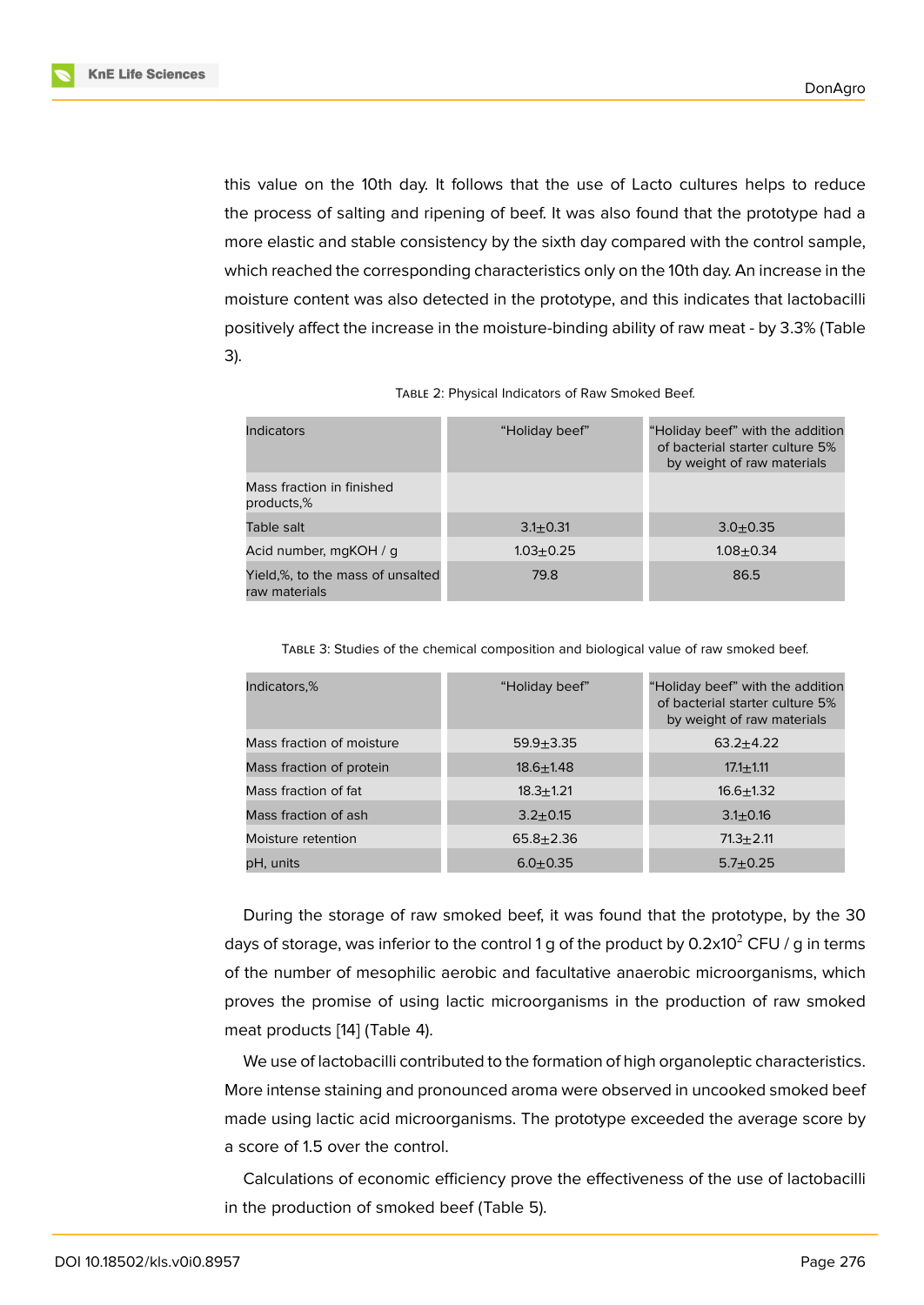**KnE Life Sciences** 

Thus, the introduction of lactobacilli based on cultures of Lactobacillus curvatus (strain BSC002), Lactobacillus sakei (strain BSC030) and Lactobacillus fermentum (BSC010) in an amount of 5% by weight of raw materials, allows increasing the yield of raw smoked beef by 6.3%, improve the appearance, juiciness and taste that allows selling this product at a higher price and accordingly increase the profitability of its production by 17.6%.

# **4. Discussion**

There is information that the main technological properties of lactic acid microorganisms include: fermentation of carbohydrates with the formation of lactic acid, reduced ripening time, increased yield of the finished product and extended shelf life, denitrification, salt tolerance, resistance to sanitary microflora, the synthesis of microbial origin preservatives; proteolysis and the formation of flavour compounds [15-21]. These statements were fully confirmed by the presented study based on the results of physicochemical, physical, microbiological and organoleptic indicators of production. The question can only be in the choice of certain strains of cultures for use in the target bacterial sourdough. In this case, the choice should be based on the nature and type of raw material for which Lacto cultures will be used.

| Product<br>sample | Shelf life  | Amount of<br>mesophilic<br>aerobic and<br>facultative<br>anaerobic<br>microorgan-<br>isms, CFU /<br>g | Product mass (q), in which                                                            |        |                                         |                                                               |
|-------------------|-------------|-------------------------------------------------------------------------------------------------------|---------------------------------------------------------------------------------------|--------|-----------------------------------------|---------------------------------------------------------------|
|                   |             |                                                                                                       | Bacteria of<br>the group of<br>Escherichia<br>coli Sulfite-<br>reducing<br>clostridia | aureus | Staphylococcus Staphylococcus<br>aureus | Pathogenic<br>microorgan-<br>isms,<br>including<br>Salmonella |
| Control           | 10 days and | $0.3 \times 10^{2}$                                                                                   | no                                                                                    | no     | no                                      | no                                                            |
|                   | 30 days     | $0.5 \times 10^{2}$                                                                                   | no                                                                                    | no     | no                                      | no                                                            |
| Experience        | 10 days and | $0.2 \times 10^{2}$                                                                                   | no                                                                                    | no     | no                                      | no                                                            |
|                   | 30 days     | $0.3 \times 10^{2}$                                                                                   | no                                                                                    | no     | no                                      | no                                                            |

TABLE 4: Microbiological parameters of raw smoked beef.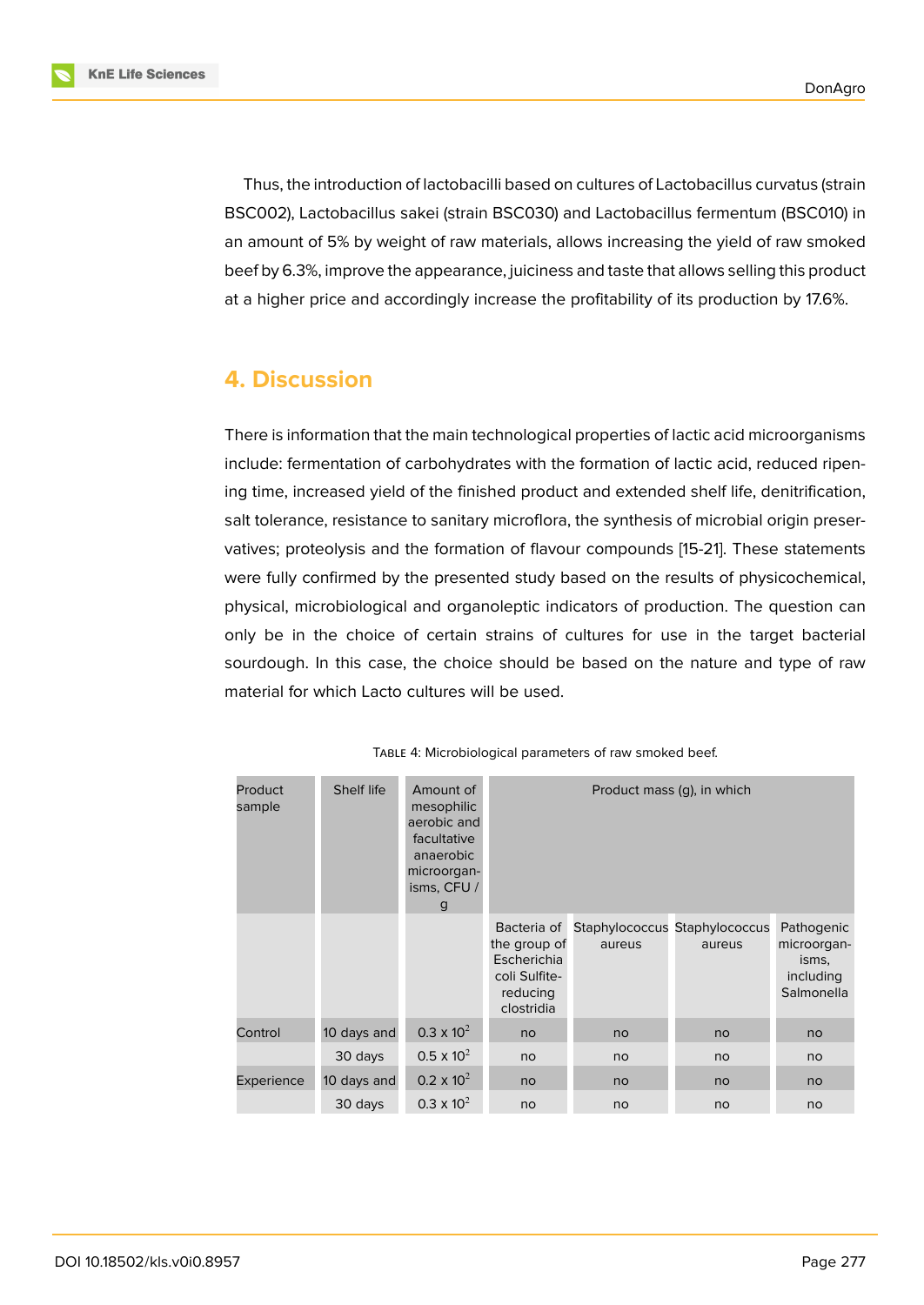

| Current costs of production, the<br>effectiveness | "Holiday beef" | "Holiday beef" with the addition<br>of bacterial starter culture 5%<br>by weight of raw materials |
|---------------------------------------------------|----------------|---------------------------------------------------------------------------------------------------|
| The total cost of 1 kg, USD                       | 8.35           | 7.28                                                                                              |
| Sale price 1 kg, USD                              | 10.0           | 10.0                                                                                              |
| Profit per 1 kg, USD                              | 1.65           | 2.72                                                                                              |
| Profitability,%                                   | 19.7           | 37.3                                                                                              |

TABLE 5: Calculation of the economic efficiency of production of raw smoked beef at prices of 2020

### **5. Conclusion**

As a result of the studies, the feasibility of using the lactobacillus microorganisms Lactobacillus curvatus (strain BSC002), Lactobacillus sakei (strain BSC030) and Lactobacillus fermentum (BSC010) in the technology of raw smoked meat products from beef is substantiated. We recommend wider use of starter cultures based on lactobacilli for enterprises seeking to increase the profitability of production and intensify the technological process of production of smoked meat products while maintaining a high level of product quality.

### **Acknowledgement**

The authors would like to thank their colleagues for their contribution and support to the research. They are also thankful to all the reviewers who gave their valuable inputs to the manuscript and helped complete the paper.

# **Conflict of Interest**

The authors have no conflict of interest to declare.

### **References**

- <span id="page-6-0"></span>[1] Laranjo, M., Elias, M. and Fraqueza, M. J. (2017). The Use of Starter Cultures in Traditional Meat Products. *Journal of Food Quality*, vol. 2017, pp. 1–18.
- <span id="page-6-1"></span>[2] Kumar, P., *et al*. (2017). Quality, Functionality, and Shelf Life of Fermented Meat and Meat Products. *Food Science and Nutrition*, vol. 57, pp. 2844–2856.
- <span id="page-6-2"></span>[3] Khan, M. I., *et al*. (2011). Meat as a Functional Food with Special Reference to Probiotic Sausages. *Food Research International*, vol. 44, issue 10, pp. 3125–3133.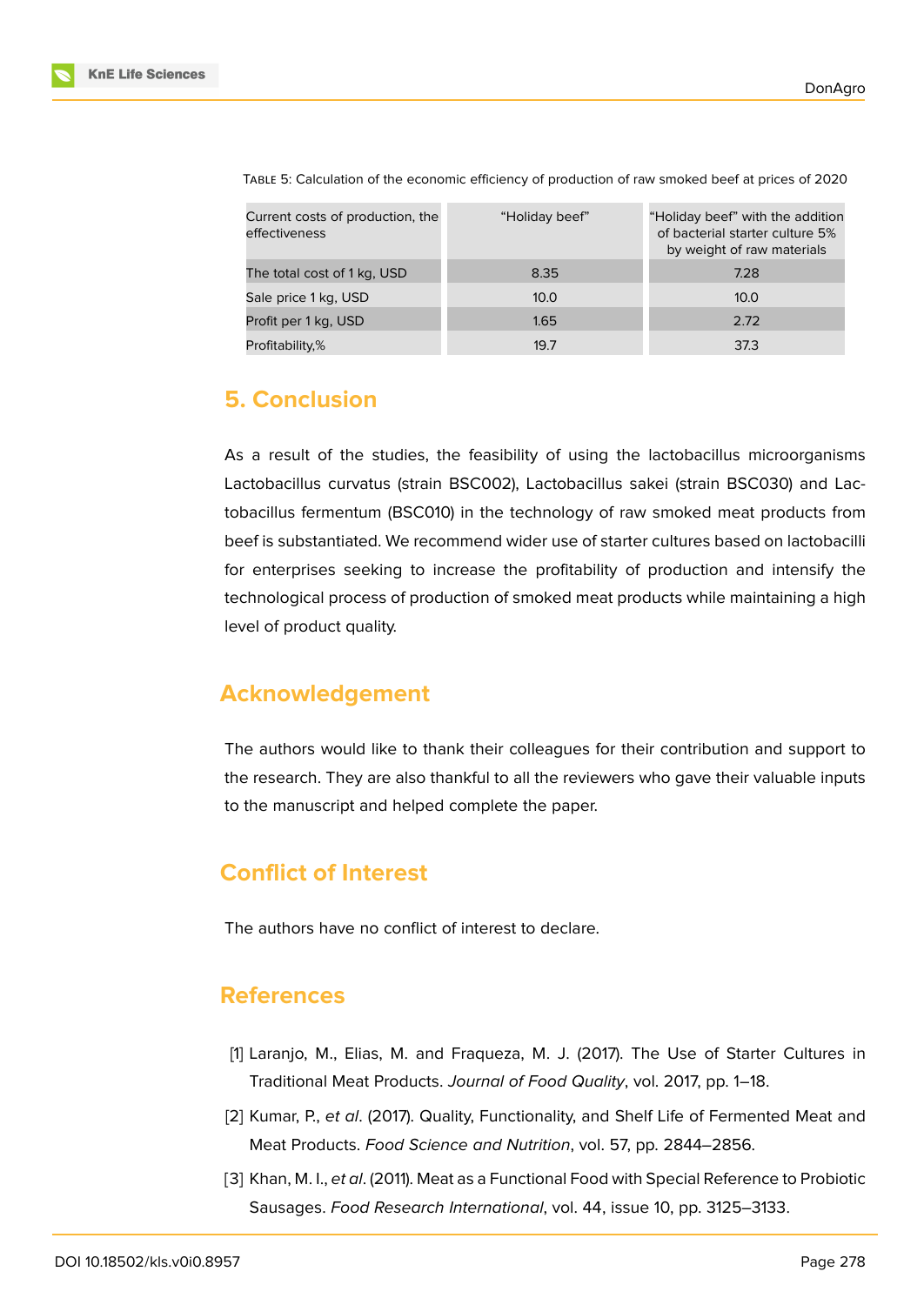

- <span id="page-7-0"></span>[4] Jofré, A., Aymerich, T. and Garriga, M. (2015). Probiotic Fermented Sausages: Myth or Reality? *Procedia Food Science*, vol. 5, pp. 133–136.
- <span id="page-7-1"></span>[5] Mendonça, R. C. S., *et al*. (2013). Dynamics of the Yeast Flora in Artisanal Country Style and Industrial Dry Cured Sausage (Yeast In Fermented Sausage). *Food Control*, vol. 29, issue 1, pp. 143–148.
- <span id="page-7-2"></span>[6] Semedo-Lemsaddek, T., *et al*. (2016). Characterization and Technological Features of Autochthonous Coagulase-Negative Staphylococci as Potential Starters for Portuguese Dry Fermented Sausages. *Journal of Food Science*, vol. 81, issue 5, pp. 1197–1202.
- <span id="page-7-3"></span>[7] Elias, M., *et al*. (2014). The Effect of Starter Cultures on the Portuguese Traditional Sausage, Paio do Alentejo, in Terms of Its Sensory and Textural Characteristics and Polycyclic Aromatic Hydrocarbons Profile. *Journal of Food Research*, vol. 3, pp. 45– 56.
- <span id="page-7-4"></span>[8] Fonseca, S., *et al*. (2013). Effect of Different Autochthonous Starter Cultures on the Volatile Compounds Profile and Sensory Properties of Galician Chorizo, A Traditional Spanish Dry Fermented Sausage. *Food Control*, vol. 33, issue 1, pp. 6–14.
- [9] Mainar, M. S., Stavropoulou, D. A. and Leroy, F. (2017). Exploring the Metabolic Heterogeneity of Coagulase-Negative Staphylococci to Improve the Quality and Safety of Fermented Meats: A Review. *International Journal of Food Microbiology*, vol. 247, pp. 24-37
- [10] Essid, I. and Hassouna, M. (2013). Effect of Inoculation of Selected Staphylococcus Xylosus and Lactobacillus Plantarum Strains on Biochemical, Microbiological and Textural Characteristics of a Tunisian Dry Fermented Sausage. *Food Control*, vol. 32, issue 2, pp. 707–714.
- [11] Barbosa, M. Z., *et al*. (2015). Improving Safety of Salami by Application of Bacteriocins Produced by an Autochthonous Lactobacillus Curvatus Isolate. *Food Microbiology*, vol. 46, pp. 254–262.
- [12] Miteva, E., *et al*. (1986). Sensory Aroma and Taste Profiles of Raw-Dried Sausages Manufactured with a Lipolytically Active Yeast Culture. *Nahrung-Food*, vol. 30, pp. 829–832.
- <span id="page-7-5"></span>[13] Paulsen, P., Vali, S. and Bauer, F. (2011). Quality Traits of Wild Boar Mould-Ripened Salami Manufactured with Different Selections of Meat and Fat Tissue, and without Bacterial Starter Cultures. *Meat Science*, vol. 89, issue 4, pp. 486–490.
- <span id="page-7-6"></span>[14] Jaichumjai, P., *et al*. (2010). Isolation and Characterization of Acid-Sensitive Lactobacillus Plantarum with Application as Starter Culture for Nham Production. *Food Microbiology*, vol. 27, issue 6, pp. 741–748.